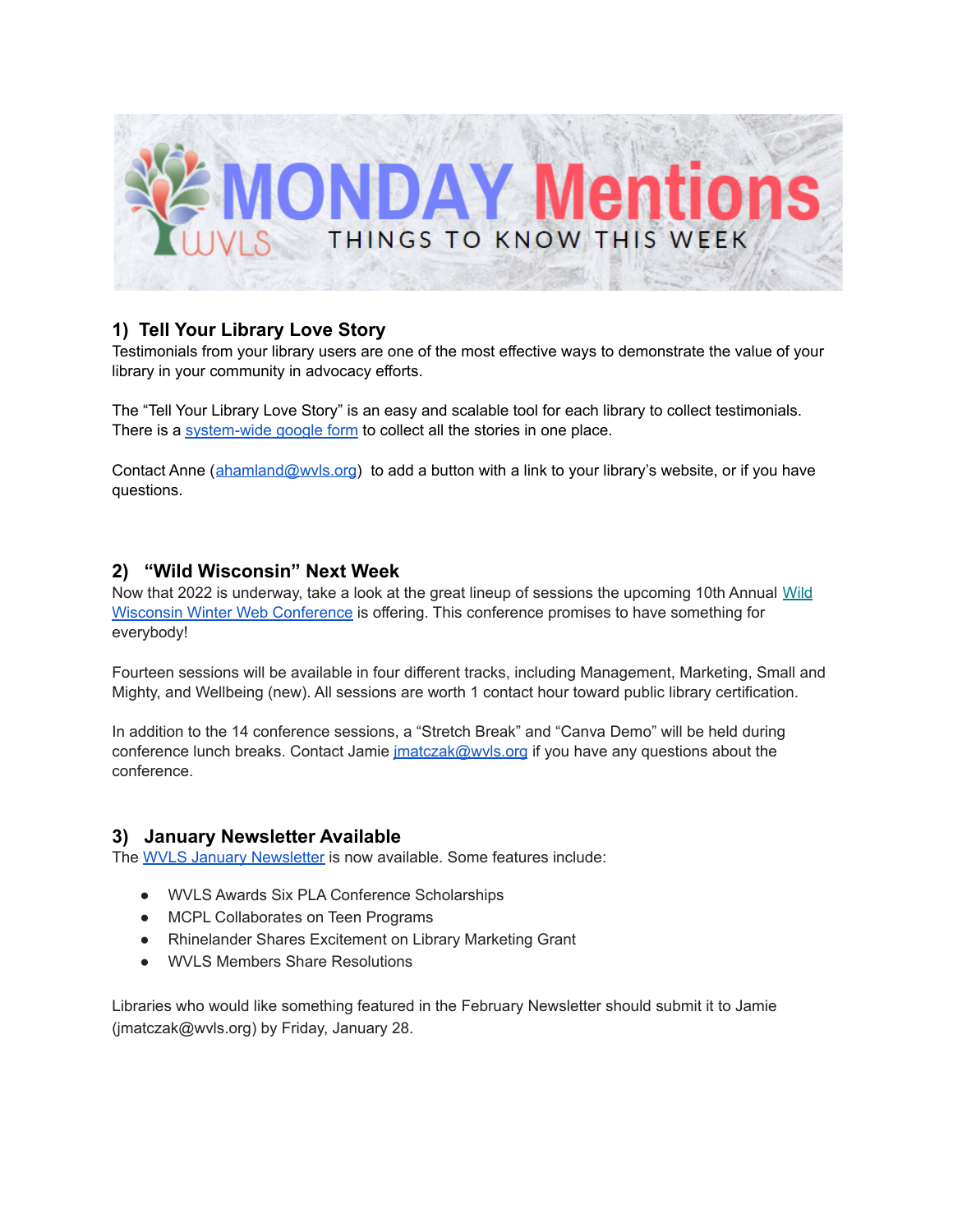# **4) "Staying Together" To Be Held February 1**

WVLS Staff will host an extended "Staying Together" discussion for WVLS member library directors or a proxy from 1 - 3 p.m. on Tuesday, February 1.

1 - 2 p.m.: discussion will center around questions and concerns regarding the Annual Report. 2 - 3 p.m.: discussion will be related to COVID-19.

Discussion questions and log-in information will be shared in upcoming Monday Mentions.

## **5) Spring Courses at iSchool at UW-Madison**

There are several upcoming online courses through The *iSchool at [UW-Madison](https://ischool.wisc.edu/continuing-education)*, that run from 4-8 weeks. Anyone can register for these courses and meeting times are not required. People who register two weeks before a course start date receive a 10 percent discount. Some of the courses include: Teens in the Library, Programming with Purpose, Strategies for Supervising Part-Time Employees, and more.

## **6) This Week's Webinars**

- Library Violence Prevention and [De-escalation](https://www.nicheacademy.com/library-violence-prevention-and-deescalation) 1 p.m. on Wednesday, Jan 19
- 3 Ways to Optimize Your [Recruiting](https://event.on24.com/wcc/r/3580640/43A520CF77362B012CA97A2BF32E3FFE?partnerref=DASiteListing) Efforts for Diversity, Equity and Inclusion (DEI) 1 p.m. on Wednesday, Jan. 19
- Children with Autism [Spectrum](https://ablenetinc.zoom.us/webinar/register/WN_fx3WOttdT2iCOUwwDzLnGg) Disorder 11 a.m. on Thursday, Jan. 20
- Homelessness: Understanding Individuals Experiencing Homelessness 1 p.m. on Thursday, Jan. 20 (contact Jamie for registration link)
- Promote Community [Engagement](https://oclcwebinar.webex.com/mw3300/mywebex/default.do?nomenu=true&siteurl=oclcwebinar&service=6&rnd=0.5063459989212459&main_url=https%3A%2F%2Foclcwebinar.webex.com%2Fec3300%2Feventcenter%2Fevent%2FeventAction.do%3FtheAction%3Ddetail%26%26%26EMK%3D4832534b0000000547a03699b4cf9c3fc3303de55e59670584921f6056900bdc8725e389a1b790f1%26siteurl%3Doclcwebinar%26confViewID%3D211188366948970149%26encryptTicket%3DSDJTSwAAAAXtEbzP971eDSHGyG9PSJpLvUQU2YLy4a-ZwbHkjUQNGw2%26) and Challenge Prejudice with a Human Library 2 p.m. on Thursday, Jan. 20

# **7) WAAL Conference Accepting Proposals**

The Wisconsin Association of Academic Libraries (WAAL) Conference Planning Committee [invites](https://docs.google.com/forms/d/e/1FAIpQLSc0WfVYN8KlfDZVrh0eeil-E3irhXomMnORAwZ8kFRmMWAUXA/viewform) session [proposals](https://docs.google.com/forms/d/e/1FAIpQLSc0WfVYN8KlfDZVrh0eeil-E3irhXomMnORAwZ8kFRmMWAUXA/viewform) for the 2022 WAAL conference, "Open Minds, Open Doors." The conference will be held Wednesday, April 20 through Friday, April 22 at the Sheraton Milwaukee Brookfield Hotel in Brookfield.

Proposals for presentations, panels, and workshops are all welcome. WAAL welcomes proposals from any area of libraries, archives, museums and cultural organizations, or higher education. Proposals are due by Friday, February 4.

#### **8) Reminders**

• The 2022 WAPL (Wisconsin Association of Public Libraries) Conference will take place at the Ingleside Resort in Waukesha from May 10-13. The WAPL subcommittee is looking for chair and co-chair positions: Conference Committee, Conference Partnerships, Programming, Program Booklet, Publicity, Registration, Technology/Equipment Coordinator.